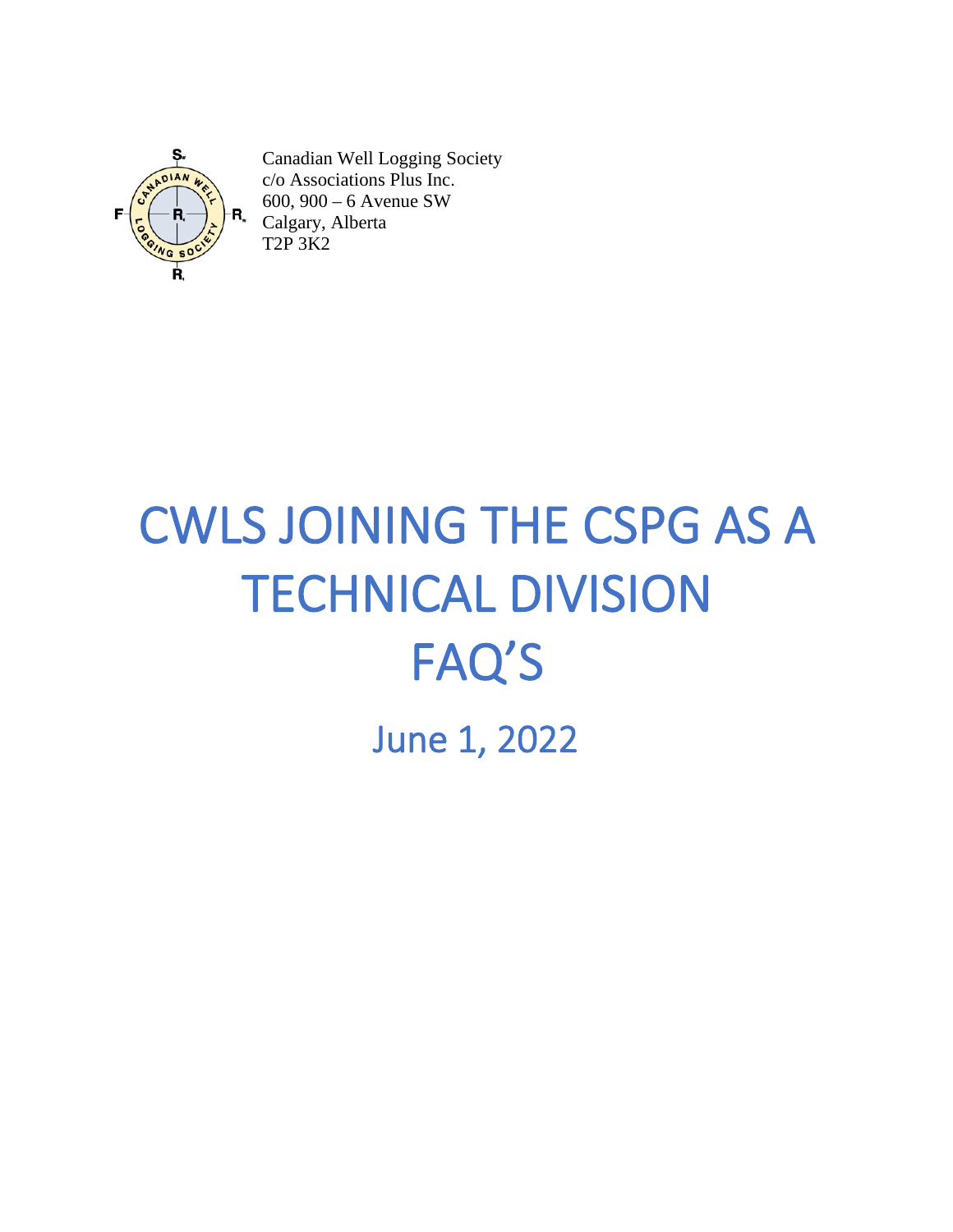# Contents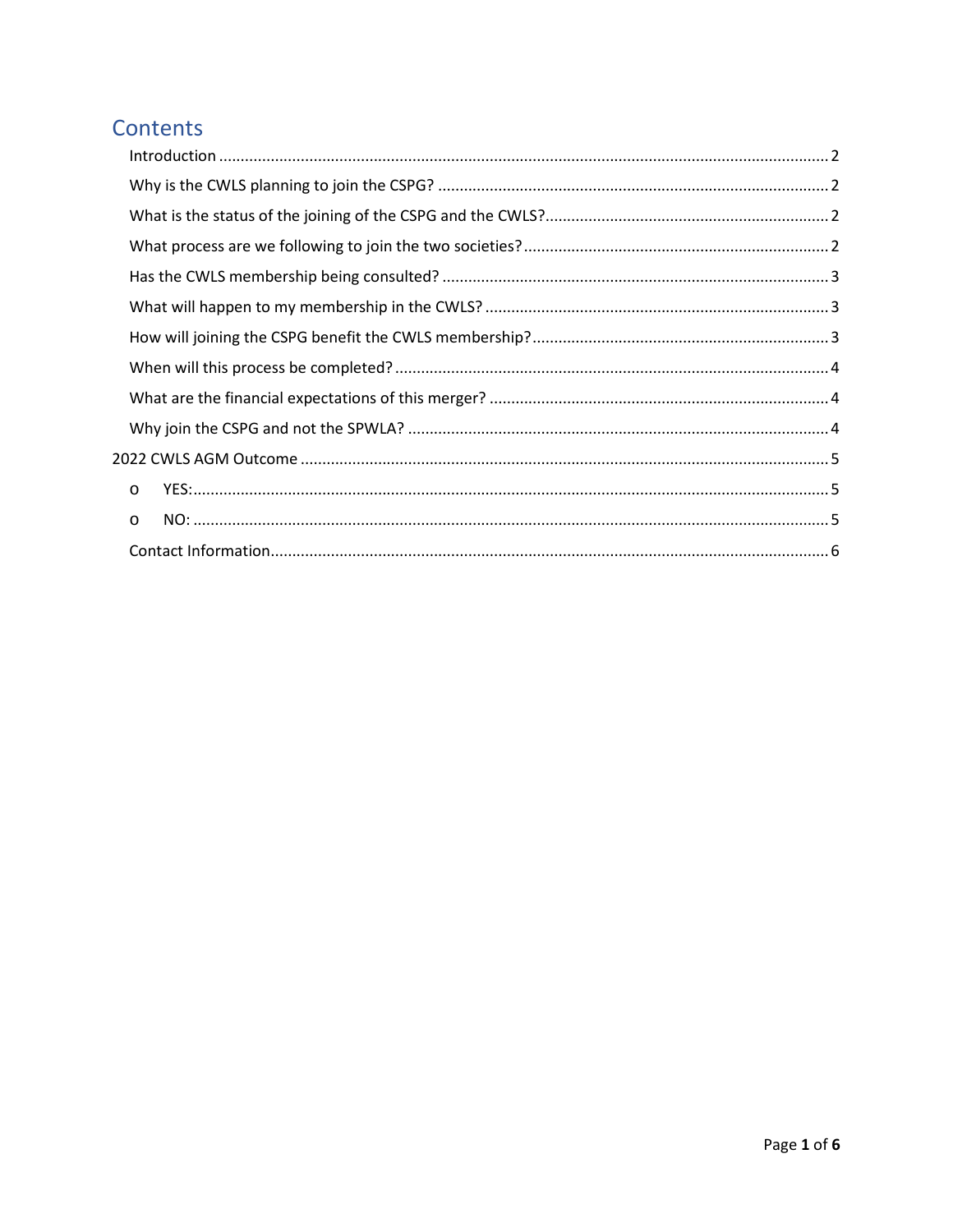#### <span id="page-2-0"></span>**Introduction**

The CWLS and the CSPG have been discussing ways to join the two societies to better serve the membership, exercise cost savings, increase enrollment and provide mentorship and educational opportunities. The CWLS has seen stagnate membership growth over the past number of years and limited technical involvement in conferences such as GeoConvention. While we have a very strong and active membership, the demographics are changing at the same time as the energy landscape is evolving. By joining with the CSPG, the CWLS membership will be in a better position to contribute to the energy and environmental industries. It also makes strong financial sense and will allow the CWLS to preserve its legacy in a friendly and welcoming environment.

# <span id="page-2-1"></span>Why is the CWLS planning to join the CSPG?

- $\circ$  The concept of joining the CWLS with another petrotechnical society has been discussed in the past, but each society saw continued benefits in remaining within a distinct structure. As the industry has evolved and the members are asked to incorporate more interdisciplinary tasks in their workflow, the impetus for increased collaboration has grown.
- $\circ$  The combined impacts of a price shock and the Covid-19 pandemic have given every organization a reason to closely analyze how to align itself to succeed in the emerging technical and business climate.

#### <span id="page-2-2"></span>What is the status of the joining of the CSPG and the CWLS?

- o The CSPG and CWLS have been discussing aligning our activities and resources since 2018.
- $\circ$  Reviewing the potential pathways to join our societies, and upon reviewing all options with legal consultation, the most straightforward way to achieve our objectives is for the CWLS to join the CSPG as a technical division.

#### <span id="page-2-3"></span>What process are we following to join the two societies?

- $\circ$  The CSPG and the CWLS have been working on a Memorandum of Understanding (MOU) since 2018. This MOU seeks to preserve the legacy and technical knowledge of the CWLS within the CSPG organization. It also seeks to allow the CWLS to promote Petrophysics and Log Analysis under the umbrella of the CSPG.
- o Upon an affirmative vote by the CWLS membership, The CWLS will dissolve as a Society and carry forward as a CSPG Technical Division.
- o The CWLS will transfer its assets and membership to the CSPG.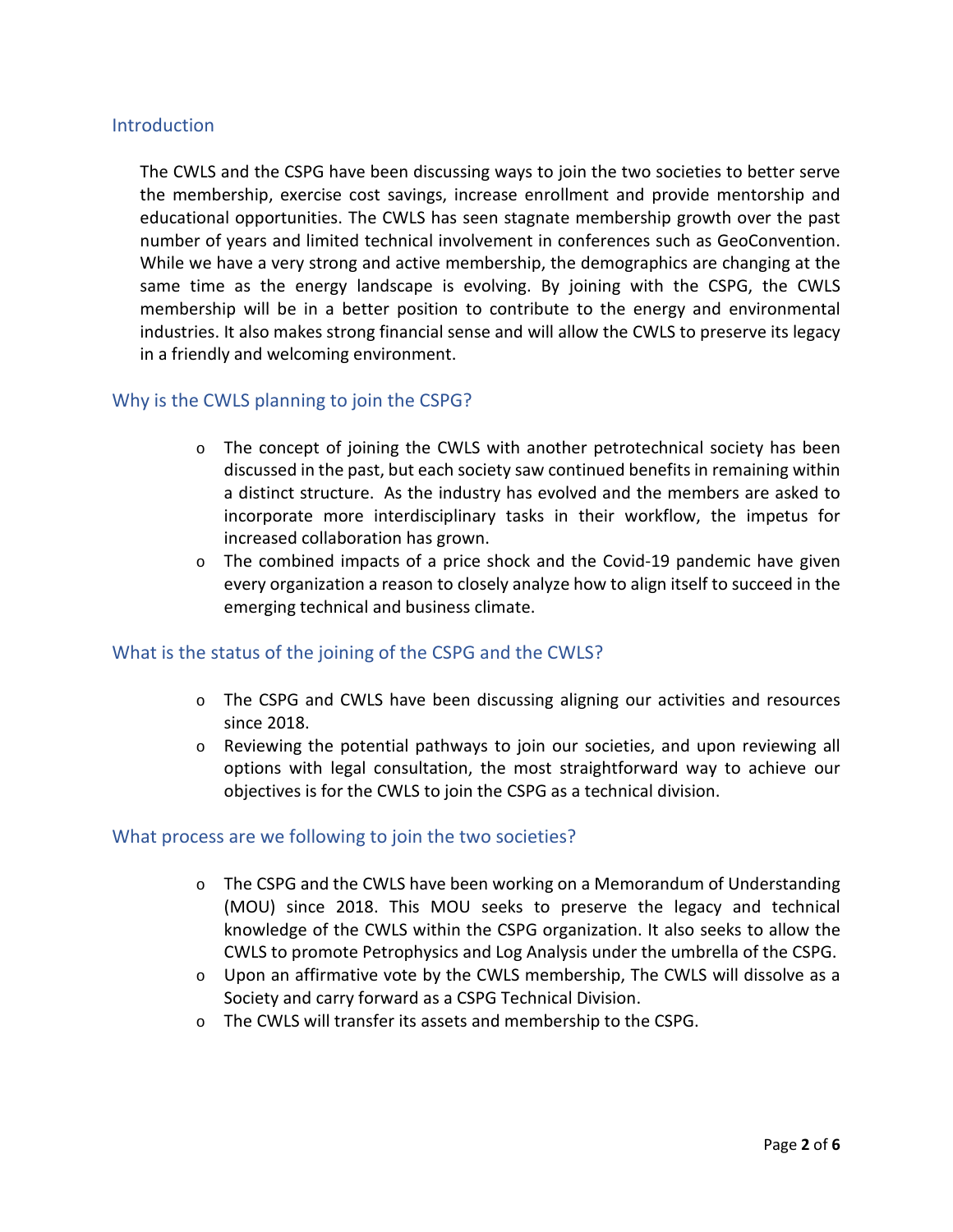# <span id="page-3-0"></span>Has the CWLS membership being consulted?

- $\circ$  In 2019 and 2020, the executive polled the membership about the possibility of joining forces with the CSPG. The response from these polls concluded that 90% of responders supported the two societies joining.
- o CWLS has been working with some Legacy members to get their opinions and feedback on the initiative.

#### <span id="page-3-1"></span>What will happen to my membership in the CWLS?

- $\circ$  Approximately 30% of CWLS members also hold membership with the CSPG.
- $\circ$  All CWLS members as of June 29<sup>th</sup>, 2022 will be offered equivalent membership in the CSPG, gaining access to all the CSPG's resources and activities while still being able to participate in all the CWLS' activities and traditions.
- o Current CWLS/CSPG dual memberships will only have CSPG memberships going forwards.
- o There will be a revised fee schedule for CWLS members to receive CSPG membership renewals at a reduced rate for 2 years, and afterwards will be able to renew membership at the CSPG fee schedule.
- $\circ$  Membership categories are being reviewed to ensure individuals are transferred into the appropriate class that honors their existing standing within CWLS.
- $\circ$  Each member will be required to opt in to their new CSPG membership; membership will not be automatically transferred.

# <span id="page-3-2"></span>How will joining the CSPG benefit the CWLS membership?

- o This society will be well situated to take on the global challenges of the transition to new energy sources while maintaining its well-established core competency in oil and gas exploration and development.
- $\circ$  Members in the CWLS Technical Division will be able to take on a more prominent role in water and environmental geoscience problems and solutions.
- o The blended resources of the current societies will enhance the educational opportunities for all members.
- o Members will gain access to the combined technical heritage of both societies. This will include the Reservoir and InSite magazines, technical databases, products such as the RW catalogue and Special Core data, and Bulletin of Canadian Energy Geoscience articles.
- $\circ$  CWLS members will have the opportunity to influence the future direction of the CSPG through board and committee representation.
- $\circ$  There has been a declining technical contribution to GeoConvention from the CWLS which has resulted in a declining share in GeoConvention revenues which are vital to keep the organization solvent. But joining the CSPG, the CWLS will share in 60% of GeoConvention revenues going forward.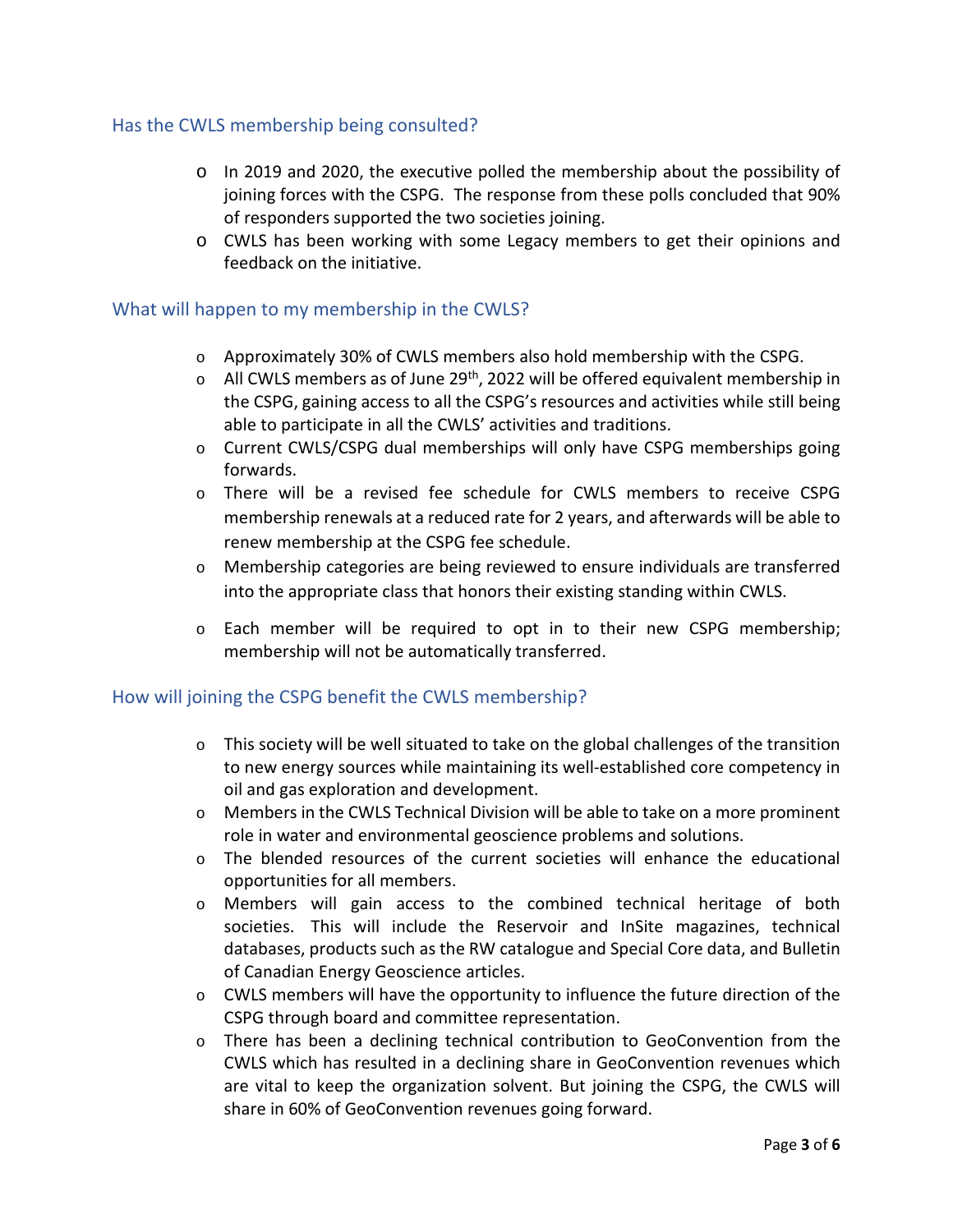# <span id="page-4-0"></span>When will this process be completed?

- o The CWLS membership will vote online on this initiative from June 15-23, 2022 and results will be revealed at their in-person AGM on June 29th 2022.
- o If the membership votes to support this, CWLS members will receive CSPG membership through summer 2022.
- $\circ$  The work of joining the two societies will commence after the AGM and continue through 2022 and into 2023.

# <span id="page-4-1"></span>What are the financial expectations of this merger?

- $\circ$  Although the CWLS could financially continue its activity with dwindling financial resources for a time, the consolidation of operations under a single framework is expected to provide significant cost efficiencies and longevity of Society activity.
- o Due to declining contributions from the CWLS, the CWLS stake in GeoConvention has been reduced from 10% to 3%. The joined Society will have a strong financial position in GeoConvention (60%).
- $\circ$  The establishment of a singular voice for the Canadian Energy Geoscience community is expected to provide leverage in retaining current members, attracting new members, and liaising with our sponsors. Potential advertisers, sponsors, and partners will find a single point of contact very appealing.
- o As part of the CSPG, we will endeavor to use a significant portion of the current CWLS assets to continue to provide petrophysical specific content and digitize legacy documents that are not currently available.
- o The CSPG will continue to offer the Winston Karel Petrophysical Scholarships on behalf of the CWLS.

# <span id="page-4-2"></span>Why join the CSPG and not the SPWLA?

- $\circ$  During 2015-2018, the CWLS and the SPWLA had entered talks to merge the CWLS into the SPWLA. As these talks progressed, it was clear that the challenges with joining an American society were too onerous, the demands of the SPWLA too great and the focus of the SPWLA was too American. Joining the SPWLA would also have resulted in a loss of the CWLS's long heritage and history.
- o By joining the CSPG, the CWLS will be able to preserve its
	- Name, logo, publications, and membership benefits
	- Canadian content and Canadian focus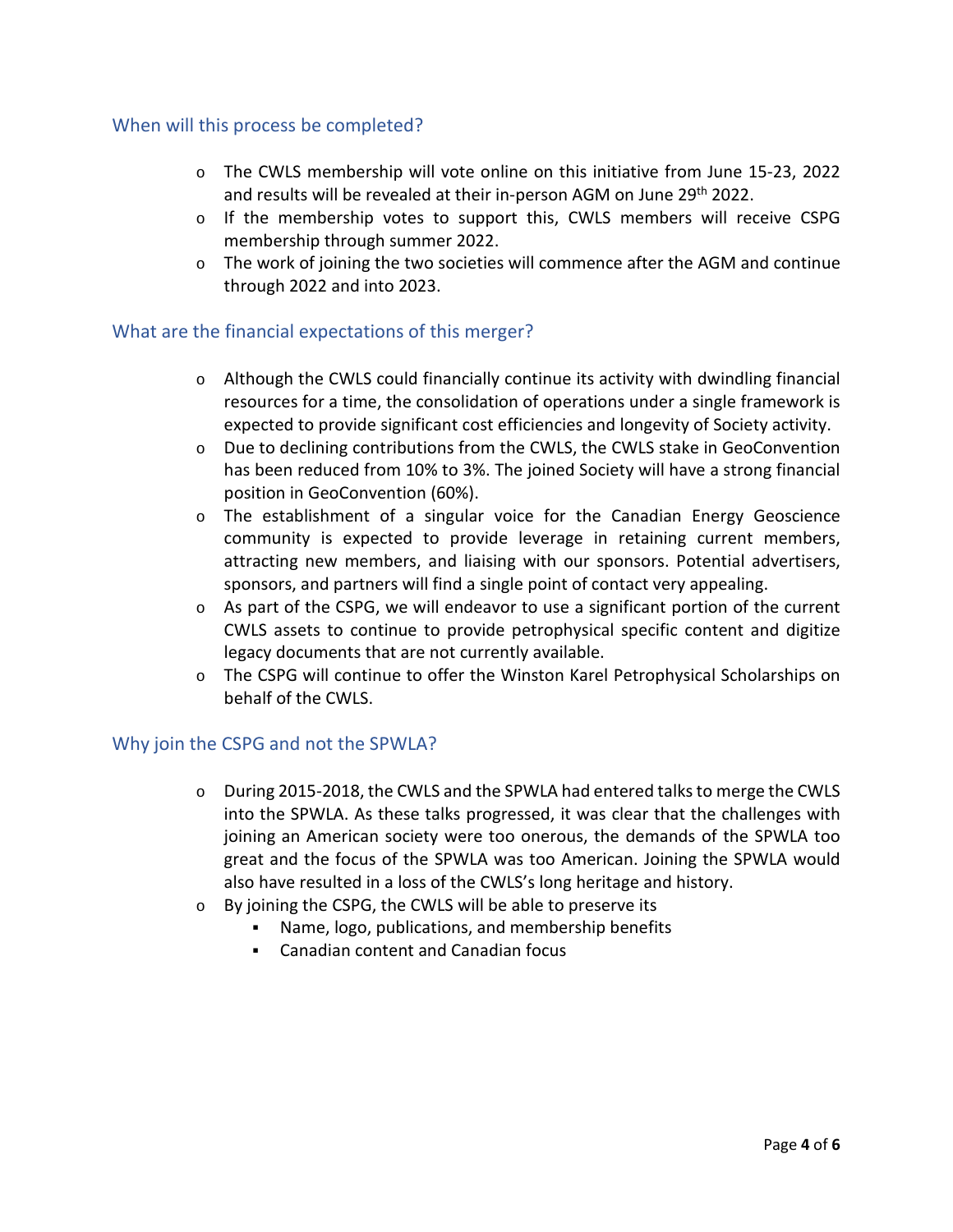# <span id="page-5-1"></span><span id="page-5-0"></span>2022 CWLS AGM Outcome

- o YES: **In the event of the CWLS membership approve the motion to dissolve and joint the CWLS at the 2022 AGM:**
	- the CWLS would be dissolved and cease to be a registered society under the Alberta Societies Act.
	- the CWLS would become one of 11 Technical Divisions under the CSPG umbrella. A committee will be created to direct the activities of the CWLS Technical Division.
	- the CWLS will retain its name under the Technical Division. In addition, the CWLS will retain the use of its logo and its social media platform (subject to the requirements of the CSPG).
	- each member will be required to accept their CSPG membership. There will not be an option to auto-transfer the membership.
	- For the first two years, the CSPG will provide a membership relief to offset the added cost of the CSPG membership.
	- Funds owned and controlled by the CWLS will be transferred to the CSPG. Most of these funds will be used to continue to promote Petrophysical and Log analysis which could include,
		- **Establishment of additional scholarships**
		- Digitization of CWLS publications including journal articles, technical meetings, educational material not currently available on the CWLS website
	- The CSPG will continue to provide access to current CWLS content including Ross Crain's On-Demand Integrated Petrophysical Seminars, Rw Catalog, Special Core Database, LAS software (LASApps), the CWLS publications page and the InSite Magazine.
	- Some members of the current CWLS Executive will fill open positions on the CSPG Board. All previous CWLS members will be eligible to apply to fill vacant positions within the CSPG going forward.
- <span id="page-5-2"></span>o NO: **In the event of a no vote to dissolve the CWLS and join the CSPG:**
	- The CWLS will continue as a registered society under the Alberta Societies Act.
	- The Executive Board will be filled as per the current by-laws.
	- The financial revenue received from GeoConvention will decline as our partnership percentage is reduced from 10% to 3%.
	- the CWLS will retain the use of its logo and its social media platform.
	- All normal activities (lunch and learns) will continue as will all the resources currently available to members (Crain Lectures, Rw Catalog, Special Core Database), unless limited by funding availability.